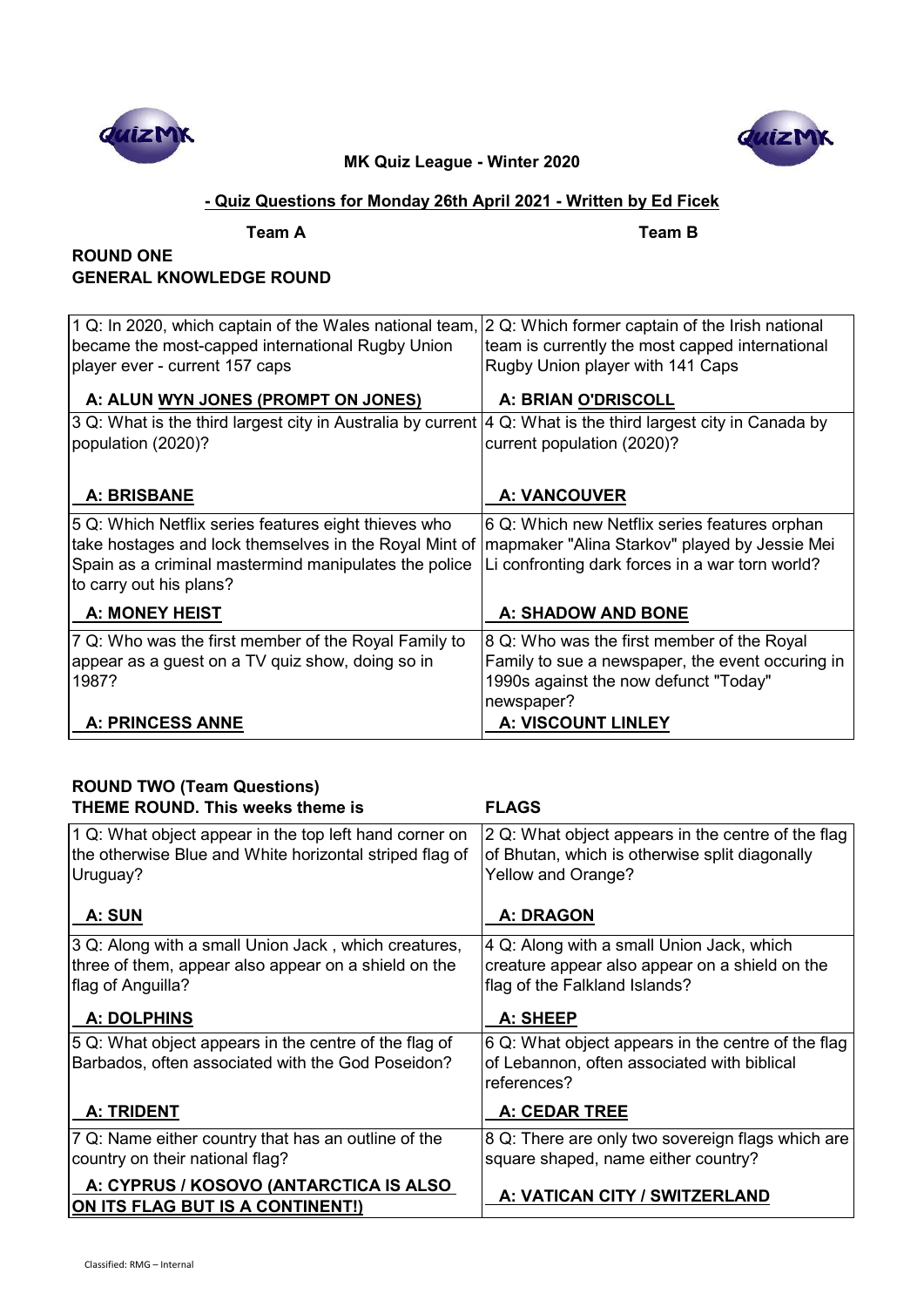



#### **- Quiz Questions for Monday 26th April 2021 - Written by Ed Ficek**

**Team A Team B**

## **INDIVIDUALS CHOICE ROUND - QM - READ CATEGORIES OUT TO PLAYERS TO BE CHOSEN**

#### **The Categories are:-**

| 1 & 2 Phobias |
|---------------|
|---------------|

**ROUND THREE** 

### **1 & 2 Phobias 3 & 4 Formula One**

| 5 & 6 Fast Food                                                                                                                                                            | 7 & 8 Crypto Currencies                                                                                                                                                                   |
|----------------------------------------------------------------------------------------------------------------------------------------------------------------------------|-------------------------------------------------------------------------------------------------------------------------------------------------------------------------------------------|
| 1 Q: Hedonophobia is the fear of what?                                                                                                                                     | 2 Q: Gymnophobia is the fear of what?                                                                                                                                                     |
| <b>A: PLEASURE</b>                                                                                                                                                         | A: NUDITY                                                                                                                                                                                 |
| 3 Q: The Formula One drivers Kimi Raikkonen &<br>Antonio Giovinazzi represent which team for this<br>seasons racing calendar?                                              | 4 Q: The Formula One drivers Sebastian Vettel, Lance<br>Stroll represent which team for this seasons racing<br>calendar?                                                                  |
| <b>A: ALFA ROMEO</b>                                                                                                                                                       | <b>A: ASTON MARTIN</b>                                                                                                                                                                    |
| 5 Q: Which fast food chain has the slogan "Eat Fresh"?                                                                                                                     | 6 Q: Which fast food chain had the slogan "Have it<br>Your way" but changed it to "Be Your way" in 2019 to<br>target the Millenial generation?                                            |
| <b>A: SUBWAY</b>                                                                                                                                                           | <b>A: BURGER KING</b>                                                                                                                                                                     |
| 7 Q: Bitcoin is the largest Cryptocurrency in terms of<br>Market captialisation at approximately \$950 billion and<br>represented on the Cryptomarkets by which 3 letters? | 8 Q: "Etherium" is the second largest Cryptocurrency in<br>terms of Market captilisation at approximately \$265<br>Billion and is represented on the Cryptomarkets by<br>which 3 letters? |
| A: BTC                                                                                                                                                                     | A: ETH                                                                                                                                                                                    |

### **ROUND FOUR**

#### **PICK A LETTER. Surnames only for individuals : The letter will be given in the question**

| 1 Q: With letter "N" - Nollywood is the nickname of which 2 Q: With a surname beginning with letter "M" - Which<br>African countries film industry?                                                                     | 20th century British circus owner was famous for his<br>Christmas shows at Olympia in West London?                                                     |
|-------------------------------------------------------------------------------------------------------------------------------------------------------------------------------------------------------------------------|--------------------------------------------------------------------------------------------------------------------------------------------------------|
| <b>A: NIGERIA</b>                                                                                                                                                                                                       | <b>A: BERTRAM MILLS</b>                                                                                                                                |
| 3 Q: At 13,642 feet, which mountain with letter "J" in the<br>Bernese Alps is also the German name for one of the<br>signs of the Zodiac?                                                                               | 4 Q: With a surname beginning with letter "B" - Who<br>recently became the first woman jockey to win the<br>Aintree Grand National?                    |
| A: JUNGFRAU                                                                                                                                                                                                             | A: RACHEL BLACKMORE                                                                                                                                    |
| 5 Q: With a surname beginning with letter "W" - Which<br>former labour minister who broke away and was one of<br>the 'gang of four' who founded the SDP, died this week?                                                | 6 Q: With a surname beginning with letter "R" - The<br>single "Drivers License" spent 9 weeks at number one<br>in the UK this year who was the artist? |
| A: SHIRLEY WILLIAMS                                                                                                                                                                                                     | A: OLIVIA RODRIGO                                                                                                                                      |
| 7 Q: With a surname beginning with letter "S" - Which<br>composer, nicknamed the 'Emancipator of Dissonance',<br>suffered from triskaidekaphobia (fear of 13) and,<br>somewhat spookily, died on Friday 13th July 1951? | 8 Q: With a surname beginning with letter "Z" - "The<br>Book Thief" is written by which Australian author?                                             |
| A: ARNOLD SCHOENBERG                                                                                                                                                                                                    | A: MARKUS ZUKAS                                                                                                                                        |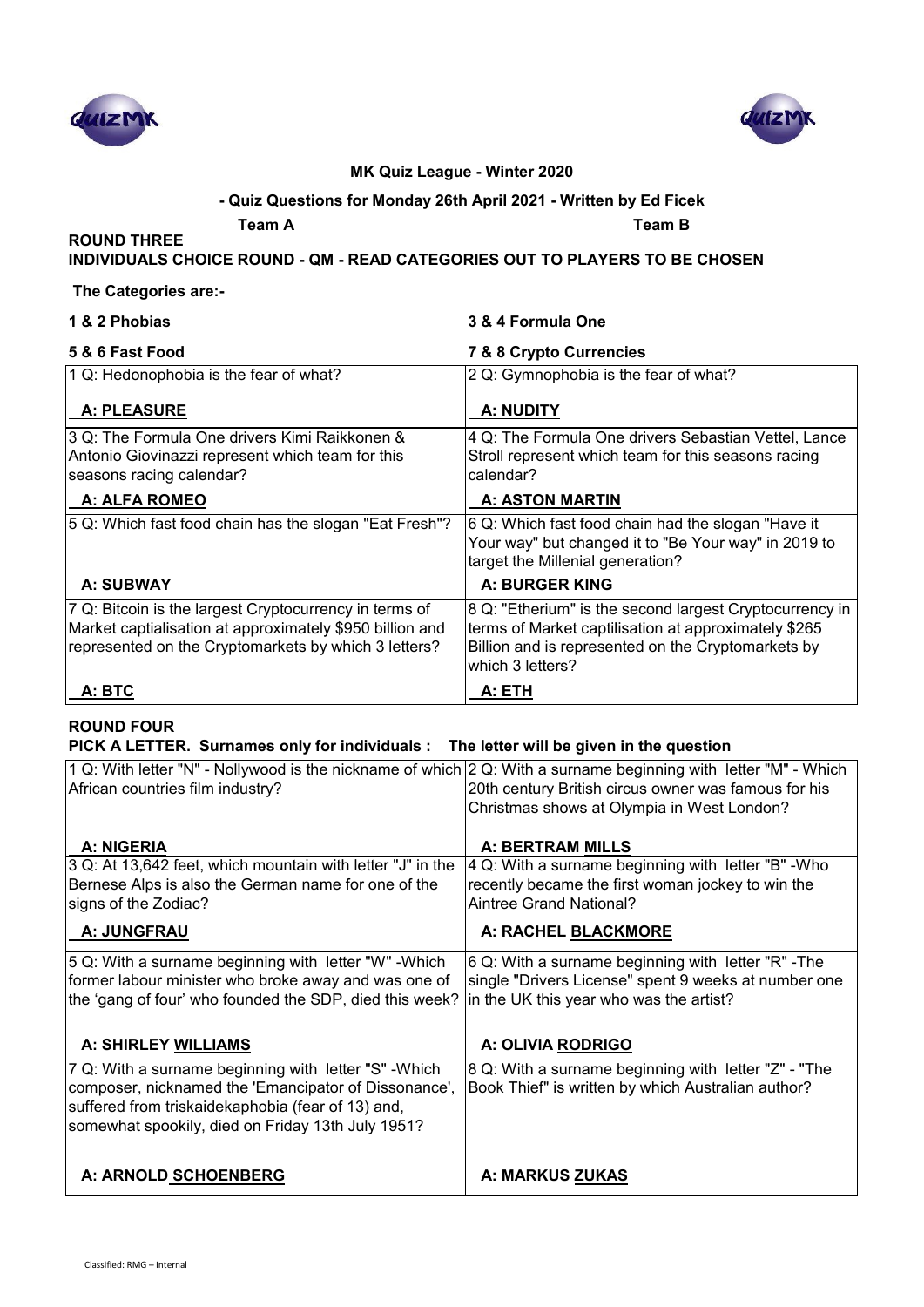

# **- Quiz Questions for Monday 26th April 2021 - Written by Ed Ficek**

**Team A Team B**

# **ROUND FIVE (Team Questions)**

## **GENERAL KNOWLEDGE ROUND**

| 1 Q: Which British archaeologist oversaw excavations<br>at the Roman sites at Lydney Park and Verulamium<br>and the Iron Age hill fort of Maiden Castle and he<br>wrote 24 books on archaeological subjects? | 2 Q: Which British archaeologist, spent much of<br>her career, working with her husband at Olduvai<br>Gorge in Tanzania, and is noted for discovering<br>the first fossilised Proconsul skull, an extinct<br>ape which is now believed to be ancestral to<br>humans? |
|--------------------------------------------------------------------------------------------------------------------------------------------------------------------------------------------------------------|----------------------------------------------------------------------------------------------------------------------------------------------------------------------------------------------------------------------------------------------------------------------|
| A: MORTIMER WHEELER                                                                                                                                                                                          | A: MARY LEAKEY                                                                                                                                                                                                                                                       |
| 3 Q: On the Modified Mercalli Intensity scale, which<br>number between 1 and 12 represents a 'Rather<br>Strong or Moderate' Earthquake?                                                                      | 4 Q: On the Modified Mercalli Intensity scale,<br>which number between 1 and 12 represents a<br>'Violent' Earthquake?                                                                                                                                                |
| A: 5                                                                                                                                                                                                         | A:9                                                                                                                                                                                                                                                                  |
| $ 5$ Q: In clothes care symbols what does a crossed out $ 6$ Q: In clothes care symbols what does a<br>triangle indicate?                                                                                    | crossed out circle indicate?                                                                                                                                                                                                                                         |
| A: DO NOT (USE CHLORINE) BLEACH                                                                                                                                                                              | A: DO NOT DRY CLEAN                                                                                                                                                                                                                                                  |
| 7 Q: In the Walt Disney film "Pinocchio" what sort of<br>creature was Monstro?                                                                                                                               | 8 Q: In the Walt Disney film "Dumbo" what sort<br>of creature was Timothy?                                                                                                                                                                                           |
| A: WHALE                                                                                                                                                                                                     | A: MOUSE                                                                                                                                                                                                                                                             |

**HALF TIME!**

### **ROUND SIX ( TEAM QUESTIONS )**

| 1 Q: What is the US State capital of South Dakota?  | 2 Q: What is the US state capital of Louisiana?   |
|-----------------------------------------------------|---------------------------------------------------|
| A: PIERRE                                           | <b>A: BATON ROUGE</b>                             |
| 3 Q: How is the aptly named shaped ribbed fruit     | 4 Q: Which edible tomato like fruit has also      |
| carambola more commonly known, it is golden-        | been known as the 'date plum' and 'Sharon         |
| yellow?                                             | fruit'?                                           |
| <b>A: STAR FRUIT</b>                                | <b>A: PERSIMMON</b>                               |
| 5 Q: In Symphony Orchestral positioning, Which      | 6 Q: In Symphany Orchestral positioning, Which    |
| woodwind instruments are placed in front of the     | woodwind instrument is positioned to the right of |
| clarinets?                                          | the bassoon?                                      |
| A: FLUTES                                           | <b>A: CLARINETS</b>                               |
| 7 Q: What do the Americans call what we would refer | 8 Q: What do the Americans call what we would     |
| to as the pavement?                                 | refer to as the Back Garden?                      |
| <b>A: SIDEWALK</b>                                  | A: YARD (BACKYARD)                                |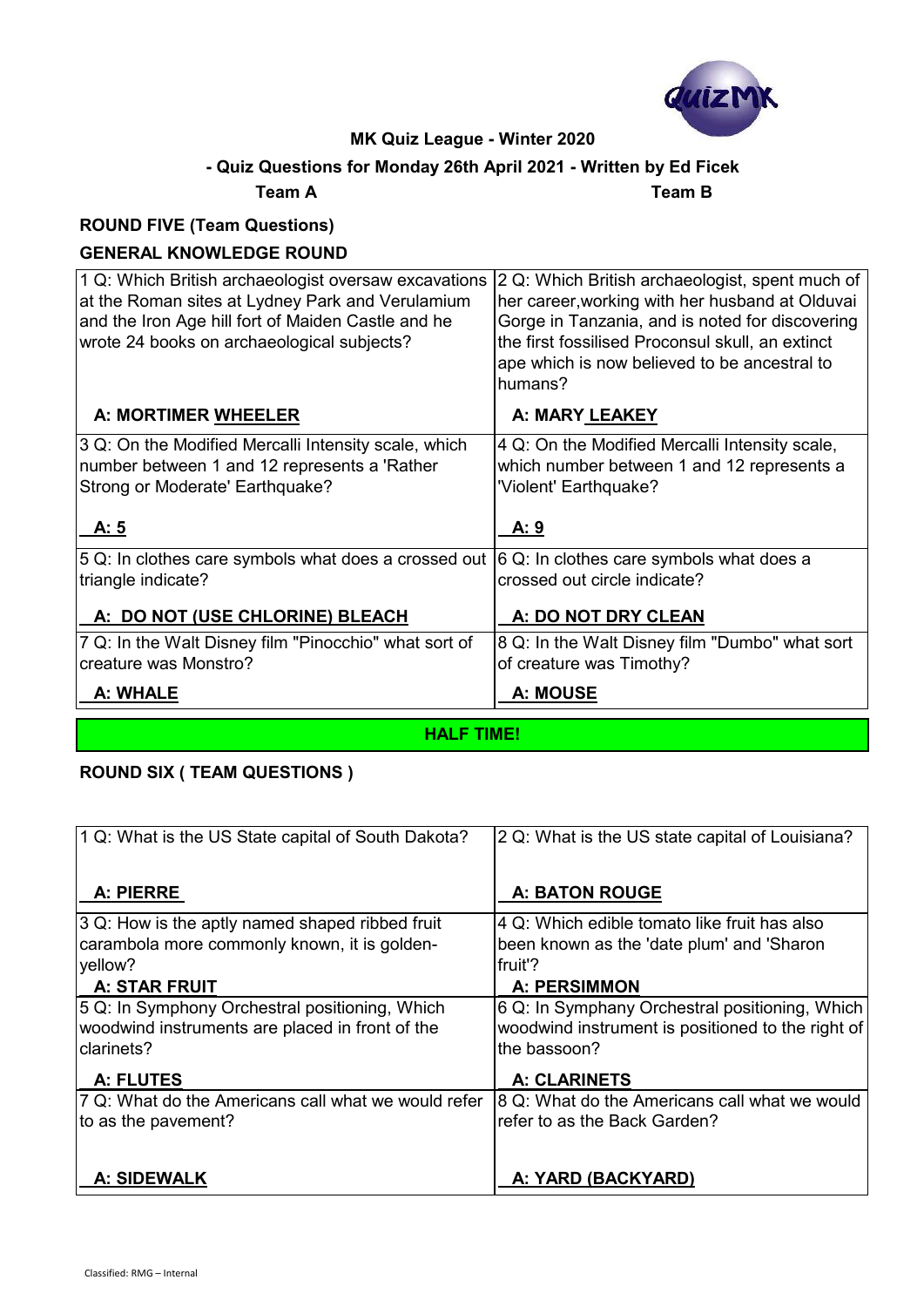



### **- Quiz Questions for Monday 26th April 2021 - Written by Ed Ficek**

**Team A Team B**

#### **ROUND SEVEN THEME ROUND. This weeks theme is The Year 2019**

| 1 Q: On 15th April 2019 – which climate change activist group<br>held protests in London resulting in 1000 arrests?                                        | 2 Q: On 11th July 2019 - Tommy Robinson was<br>sentenced to 9 months in prison. He was known as<br>the leader of which extremist organisation? |
|------------------------------------------------------------------------------------------------------------------------------------------------------------|------------------------------------------------------------------------------------------------------------------------------------------------|
| A: EXTINCTION REBELLION                                                                                                                                    | A: ENGLISH DEFENCE LEAGUE                                                                                                                      |
| 3 Q: On 23rd September 2019 – Which famous travel company<br>went bust after 178 years of trading?                                                         | 4 Q: On 21st May 2019 - Which chef's restaurant<br>group went into administration with a loss of 1500<br>jobs?                                 |
| <b>A: THOMAS COOK</b>                                                                                                                                      | A: JAMIE OLIVER                                                                                                                                |
| 5 Q: On 18th February 2019– Which car maker announced it<br>was to close its Swindon Plant by 2022?                                                        | 6 Q: On 18th October 2019 – Who were the first<br>supermarket to stop selling fireworks in their stores?                                       |
| A: HONDA                                                                                                                                                   | A: SAINSBURY'S                                                                                                                                 |
| 7 Q: On 28th May 2019 - Which former Tony Blair employee<br>was sacked from the Labour party for voting LibDem in the<br>European Parliamentary elections? | 8 Q: On 12th July 2019 - Which former Blue Peter<br>presenter was charged with sexual assault of a<br>woman in 2008?                           |
| A: ALISTAIR CAMPBELL                                                                                                                                       | A: JOHN LESLIE                                                                                                                                 |

#### **ROUND EIGHT**

# **INDIVIDUALS CHOICE ROUND - QM - READ CATEGORIES OUT TO PLAYERS TO BE CHOSEN**

 **The Categories are:-**

# **1 & 2 Football Pundits 3 & 4 Nursery Rhymes**

| 5 & 6 Euro Bank Notes                                                                                               | 7 & 8 TV - Line of Duty                                                                                                                                                                                   |
|---------------------------------------------------------------------------------------------------------------------|-----------------------------------------------------------------------------------------------------------------------------------------------------------------------------------------------------------|
| 1 Q: Which former footballer and Sky sports pundit was sacked<br>in Jan 2005 for a joke about the tsunami disaster? | 2 Q: Which former footballer and Sky sports pundit<br>was sacked in Jan 2011 along with Richard Keys for<br>sexist comments about female referee Sian Massey<br>and other female figures in the industry? |
| <b>A: RODNEY MARSH</b>                                                                                              | A: ANDY GRAY                                                                                                                                                                                              |
| 3 Q: In the nursery rhyme "Oranges and Lemons" what do the<br>bells of Shoreditch say?                              | 4 Q: In the nursery rhyme "Oranges and Lemons"<br>What do the bells of St Martins say?                                                                                                                    |
| A: WHEN I GROW RICH                                                                                                 | A: YOU OWE ME FIVE FARTHINGS                                                                                                                                                                              |
| 5 Q: What is the colour of a 10 Euro note?                                                                          | 6 Q: What is the colour of a 20 Euro note?                                                                                                                                                                |
| A: RED                                                                                                              | A: BLUE                                                                                                                                                                                                   |
| 7 Q: Who portrays Detective Inspector Steve Arnott in BBC TV<br>series "Line of Duty"?                              | 8 Q: Who portrays Detective Inspector Kate Fleming,<br>in BBC TV series "Line of Duty"?                                                                                                                   |
| A: MARTIN COMPSTON                                                                                                  | A: VICKY MCCLURE                                                                                                                                                                                          |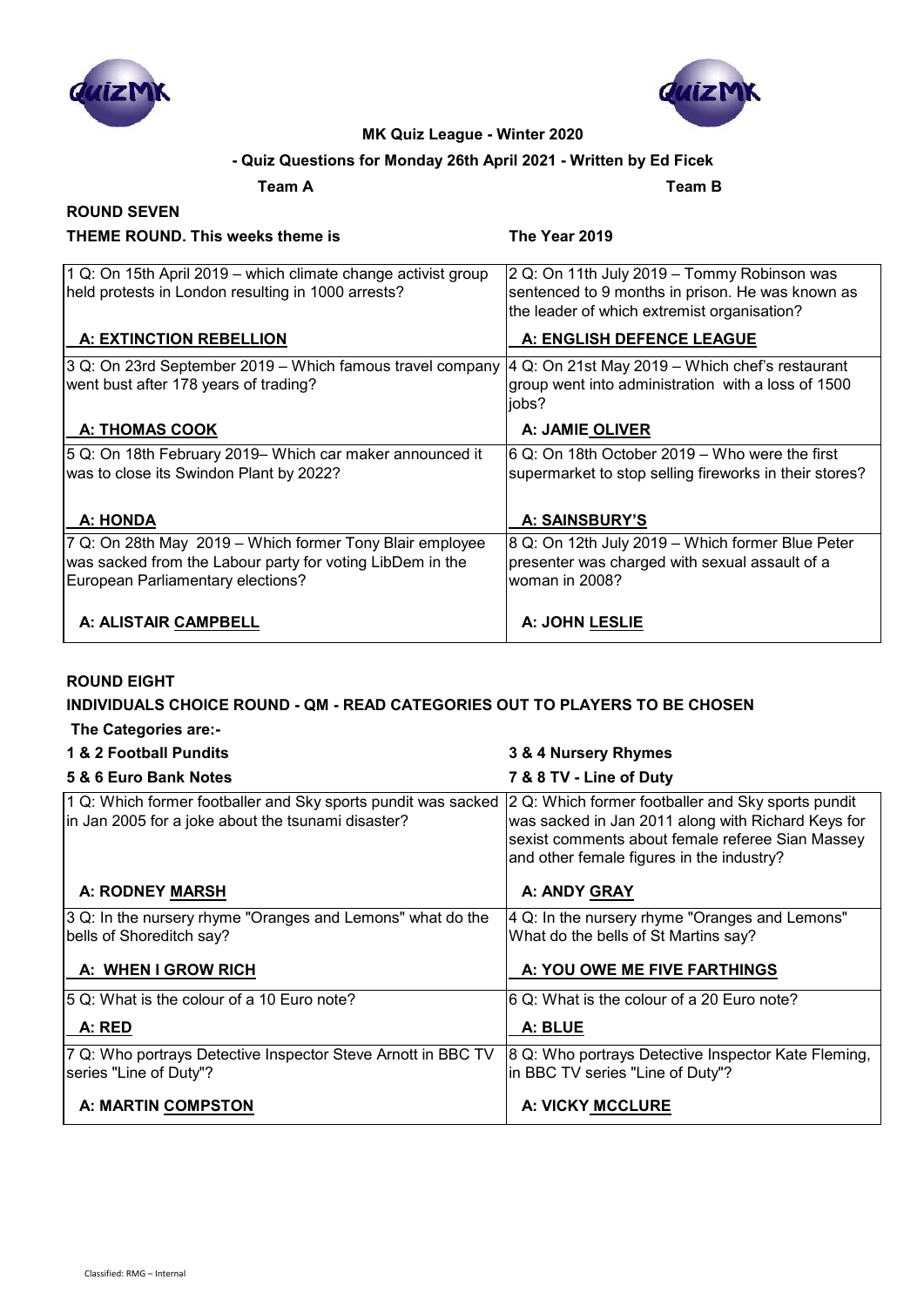



#### **Team A Team B - Quiz Questions for Monday 26th April 2021 - Written by Ed Ficek**

### **ROUND NINE**

**BLOCKBUSTERS ROUND: The Letters will be given in the question**

| 1 Q: In the military what does the acronym ADC<br>mean?<br>A: AIDE-DE-CAMP                                                                                    | 2 Q: With letters "GGM", Sanjeev Bhaskar,<br>Meera Syal, Kulvinder Ghir, and Nina Wadia<br>starred in which comedy sketch show from the<br>late 90s and early 2000's?<br>A: GOODNESS GRACIOUS ME                    |
|---------------------------------------------------------------------------------------------------------------------------------------------------------------|---------------------------------------------------------------------------------------------------------------------------------------------------------------------------------------------------------------------|
| 3 Q: With Letters "TTM" - To what does the title of<br>the Rossini opera "La Gazza Ladra" translate in<br>English?                                            | 4 Q: In 1690 Christian Huygens, using<br>observations made by Danish Astronomer Ole<br>Romer of the moons of Jupiter, was the first to<br>publish an estimate of what constant which has<br>letters "SOL"?          |
| A: THE THIEVING MAGPIE                                                                                                                                        | A: SPEED OF LIGHT                                                                                                                                                                                                   |
| 5 Q: Which Keats poem with letters "OTAN",<br>begins: "My heart aches and a drowsy numbness<br>pains my sense as though of hemlock I have<br>drunk"           | 6 Q: With letters "LB" - What is the name of the<br>American military march usually played at<br>presidential inaugurations, which is better<br>knownfor being the theme to Monty Python's<br><b>Flying Circus?</b> |
| A: ODE TO A NIGHTINGALE                                                                                                                                       | A: LIBERTY BELL                                                                                                                                                                                                     |
| 7 Q: Name the 1973 debut hit by Thin Lizzy. It was<br>the record with which they achieved their highest<br>position in the charts and has the letters "WITJ"? | 8 Q: Which drink with letters "DAB", popular for<br>over eight hundred years, is derived from the<br>plants Taraxacum officinale and Arctium lappa?                                                                 |
| A: WHISKY IN THE JAR                                                                                                                                          | A: DANDELION AND BURDOCK                                                                                                                                                                                            |

#### **ROUND TEN GENERAL KNOWLEDGE ROUND**

| 1 Q: What kind of soup was part of diet of Kids TV<br>show "The Clangers"?                                                                                                   | 2 Q: What kind of pudding was the only other<br>food other than Green Soup which the Clangers<br>ate?                               |
|------------------------------------------------------------------------------------------------------------------------------------------------------------------------------|-------------------------------------------------------------------------------------------------------------------------------------|
| <b>A: GREEN SOUP</b>                                                                                                                                                         | A: BLUE STRING PUDDING                                                                                                              |
| 3 Q: What paper size is 148mm by 210mm?                                                                                                                                      | 4 Q: What paper size is 297mm by 420mm?                                                                                             |
| A: A5                                                                                                                                                                        | A: A3                                                                                                                               |
| 5 Q: Sometime called a "Window Cake", it is<br>rumored that this cake was created in honor of the<br>1884 marriage of Queen Victoria's grand-daughter<br>to a German Prince? | 6 Q: Named after its inventer, what is the name<br>of the famous Viennese chocolate cake invented<br>for Prince Metternich in 1832? |
| A: BATTENBERG CAKE                                                                                                                                                           | A: SACHERTORTE (FRANZ SACHER)                                                                                                       |
| 7 Q: The Appian way connected Rome and which<br>port city on the Adriatic?                                                                                                   | 8 Q: The Aurelian Way connected Rome and<br>which port on the Ligurian Sea?                                                         |
| A: BRINDISI                                                                                                                                                                  | A: GENOA                                                                                                                            |